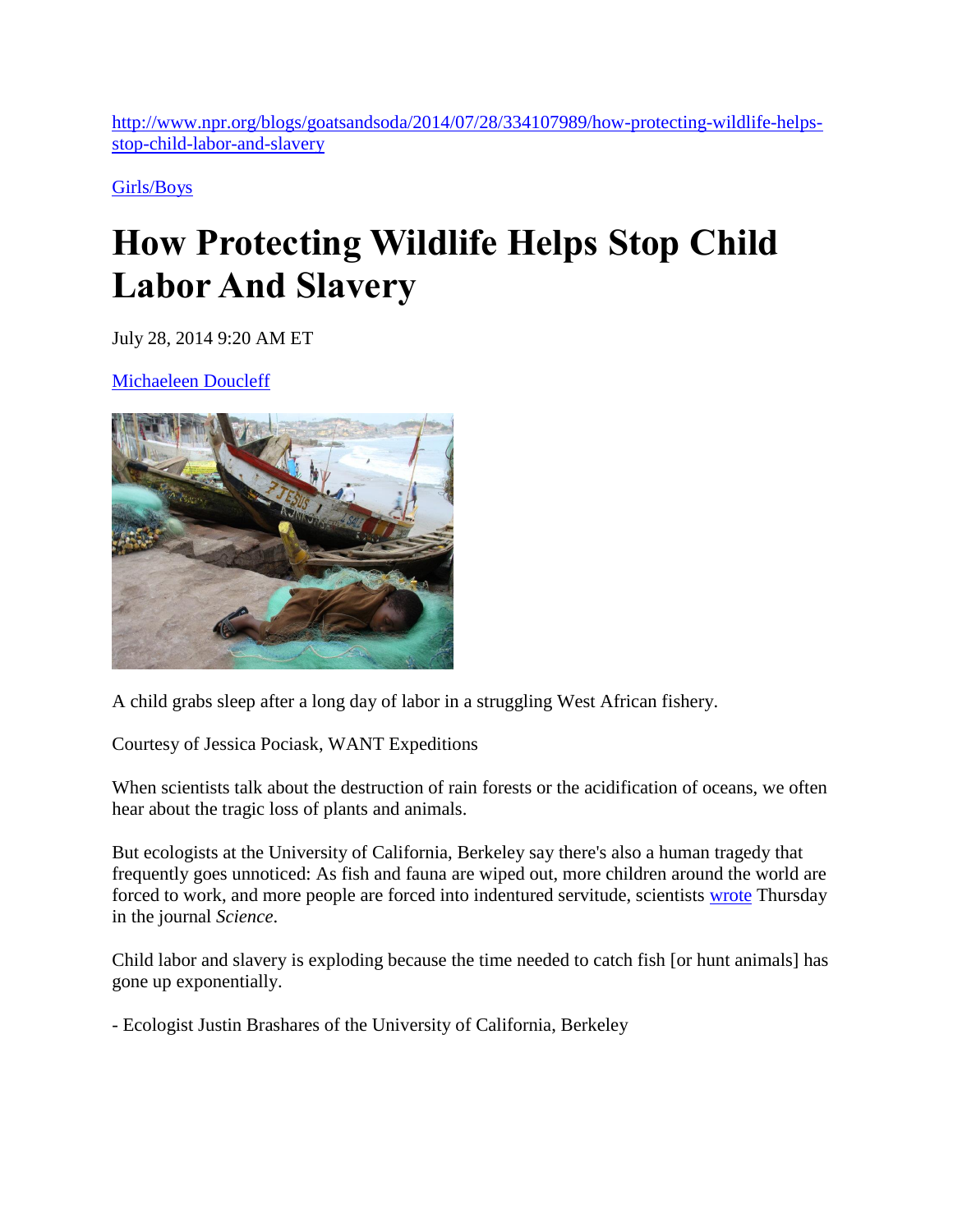"My students, postdocs and I spent a year stepping back and trying to connect the dots between wildlife decline and human exploitation," says ecologist [Justin Brashares,](http://cnr.berkeley.edu/BrasharesLab/) who led the study. "We found about 50 examples around the world."

One of those examples made international headlines in June when the *Guardian* published a report about slavery in the Thai shrimping industry.

"Large numbers of men bought and sold like animals and held against their will on fishing boats off Thailand are integral to the production of prawns," the British newspaper [reported.](http://www.theguardian.com/global-development/2014/jun/10/supermarket-prawns-thailand-produced-slave-labour) These shrimp are "sold in leading supermarkets around the world, including the top four global retailers: Walmart, Carrefour, Costco and Tesco," the report said.

The world's food supply, both here in the U.S. and abroad, is increasingly connected to child labor and human trafficking, Brashares says. And the problems aren't just in the fishing industry or large supply chains that stock megagrocery stores. Many of the world's poorest people are turning to exploitative labor practices to earn a living and feed their families as traditional sources of food disappear.

## **[Why Slave Labor Still Plagues The Global Food System](http://www.npr.org/blogs/thesalt/2013/06/19/193548623/why-slave-labor-still-plagues-the-global-food-system)**

Wild animals, both on land and in the sea, provide incomes for about 15 percent of the world's population, Brashares and his team wrote. These animals are also the main source of protein for many of these people.

"We have more than 1 billion people on our planet whose livelihood and survival is tied to rapidly declining resources," Brashares says. "They're not going to take it lying down, nor should they."

As the fish in the ocean decline and forests are destroyed, families have to work harder and harder to get the same nutrition or wages. For instance, many communities in West Africa have hunted animals in local forests for thousands of years*.* Because of deforestation, now many hunters there must travel for days to find prey, Brashares and his team wrote in *Science*.

To make up for these extra costs, hunters and fishermen around the world have increasingly turned to cheaper labor. In many cases that ends up being children or people in desperate situations.

## **[Parallels](http://www.npr.org/blogs/parallels/)**

## **[Thai Fishing Sector, Among World's Largest, Cited For Abuses](http://www.npr.org/blogs/parallels/2013/09/03/218558466/thai-fishing-sector-among-worlds-largest-cited-for-abuses)**

"Child labor and slavery is exploding because the time needed to catch fish [or hunt animals] has gone up exponentially," Brashares says.